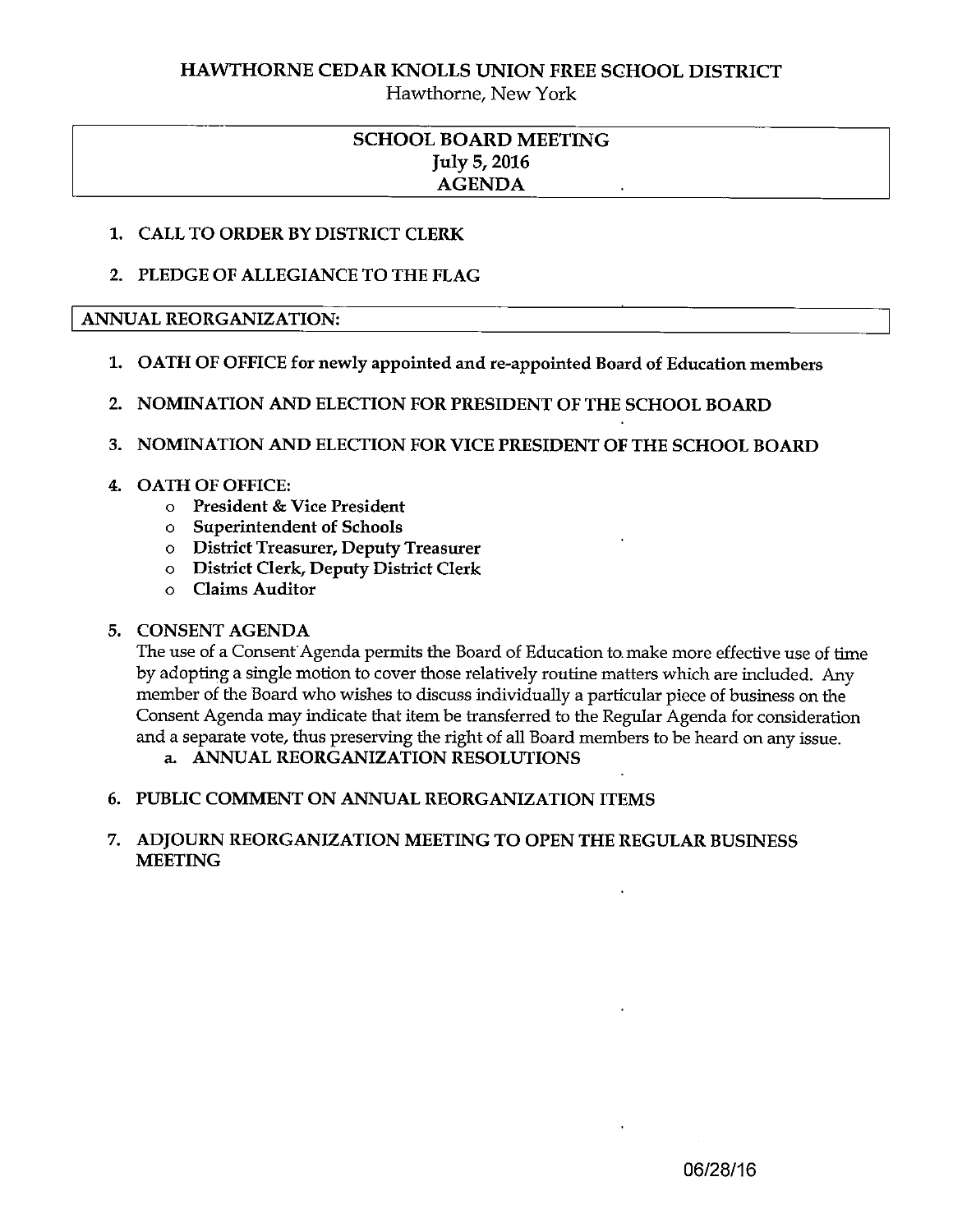Hawthorne, New York

## OATH OF OFFICE

### STATE OF NEW YORK COUNTY OF WESTCHESTER}

I do solemnly swear that I will support the Constitution of the United States, and the Constitution of the State of New York, and that I will faithfully discharge the duties as **Board of Education member** of the Hawthorne Cedar Knolls Union Free School District, according to the best of my ability.

(Signature)

(Address)

Subscribed and sworn to before me

this day of 1000 day of 2016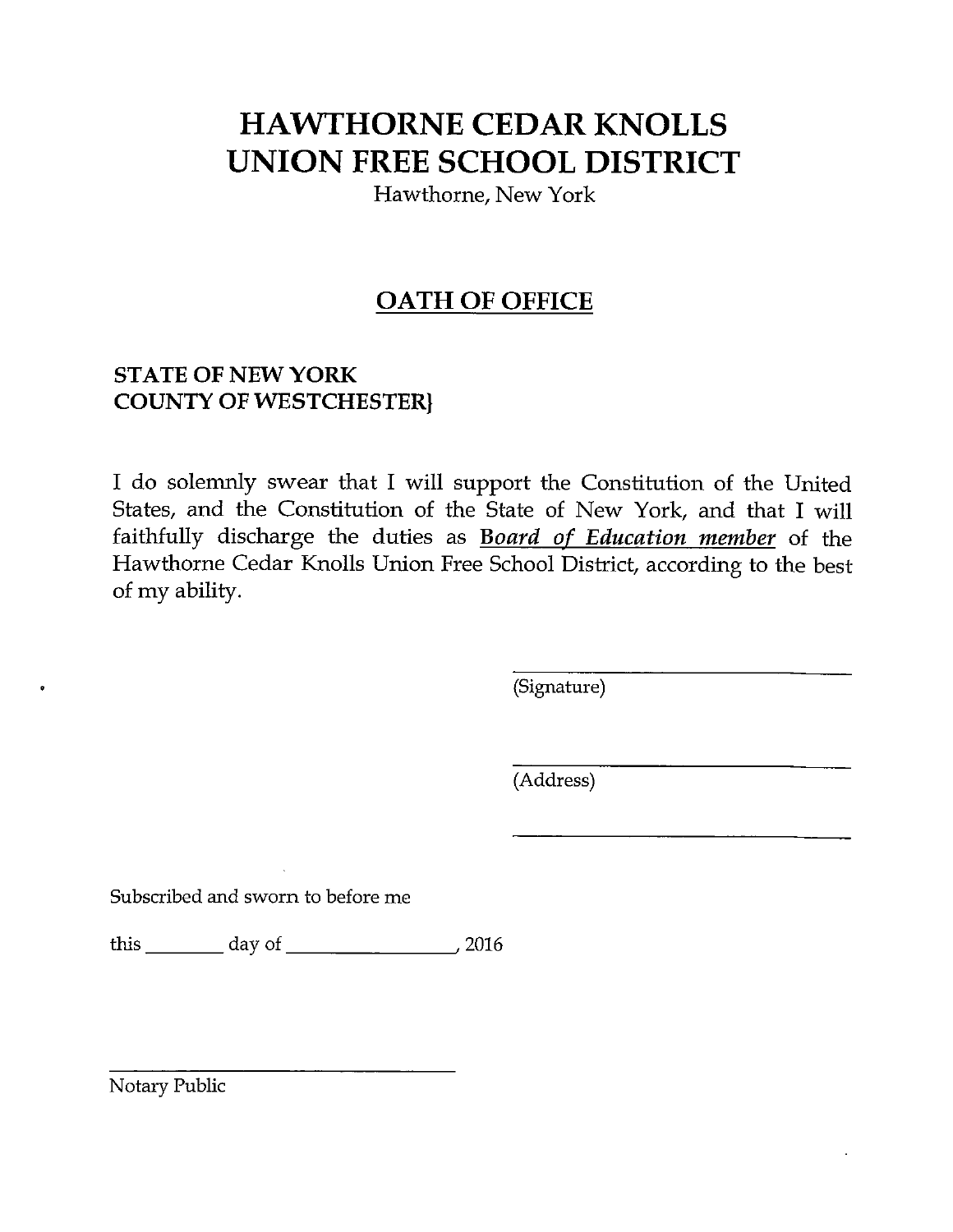Hawthorne, New York

## OATH OF OFFICE

### STATE OF NEW YORK COUNTY OF WESTCHESTERI

I do solemnly swear that I will support the Constitution of the United States, and the Constitution of the State of New York, and that I will faithfully discharge the duties as **Board of Education member** of the Hawthorne Cedar Knolls Union Free School District, according to the best of my ability.

(Signature)

(Address)

Subscribed and sworn to before me

this \_\_\_\_\_\_\_\_ day of \_\_\_\_\_\_\_\_\_\_\_\_\_\_\_\_\_, 2016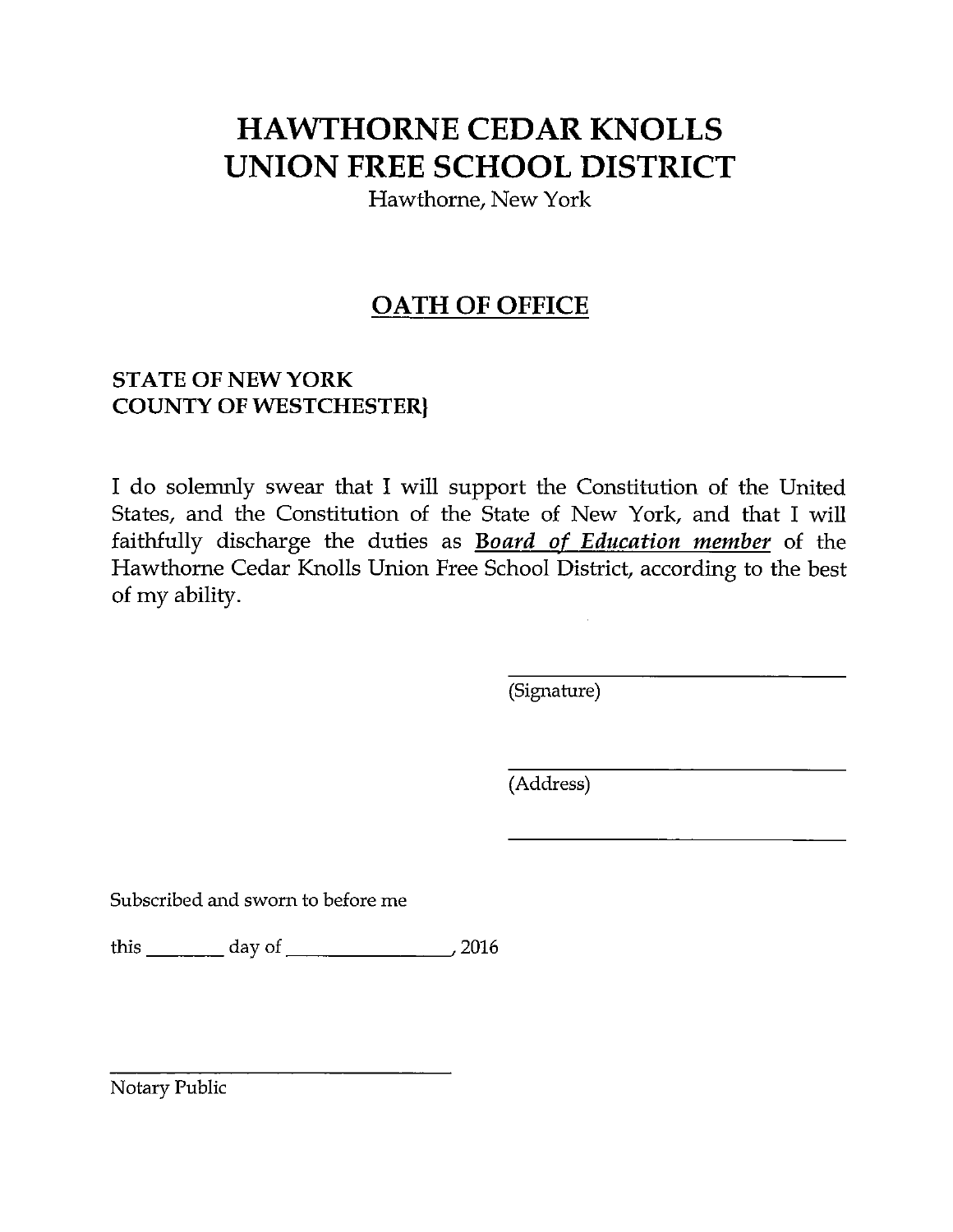Hawthorne, New York

## OATH OF OFFICE

### STATE OF NEW YORK COUNTY OF WESTCHESTER)

I do solemnly swear that I will support the Constitution of the United States, and the Constitution of the State of New York, and that I will faithfully discharge the duties of President of the Hawthorne Cedar Knolls Union Free School District Board of Education, according to the best of my ability.

(Signature)

(Address)

Subscribed and sworn to before me

this \_\_\_\_\_\_\_ day of \_\_\_\_\_\_\_\_\_\_\_\_\_\_,2016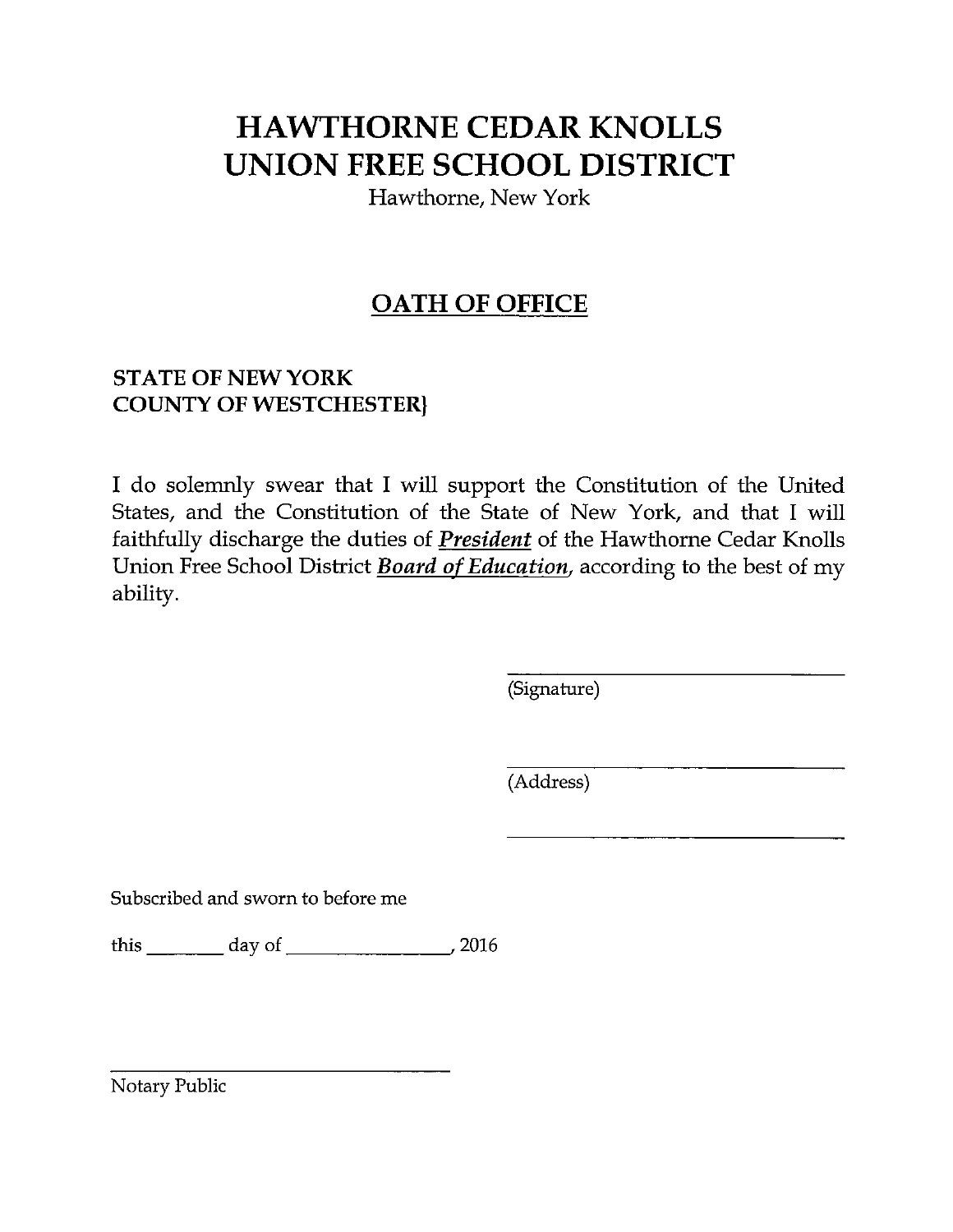Hawthorne, New York

## OATH OF OFFICE

### STATE OF NEW YORK COUNTY OF WESTCHESTER)

I do solemnly swear that I will support the Constitution of the United States, and the Constitution of the State of New York, and that I will faithfully discharge the duties of Vice President of the Hawthorne Cedar Knolls Union Free School District **Board of Education**, according to the best of my ability.

(Signature)

(Address)

Subscribed and sworn to before me

this day of \_\_\_\_\_\_\_\_\_\_\_\_\_\_\_\_\_, 2016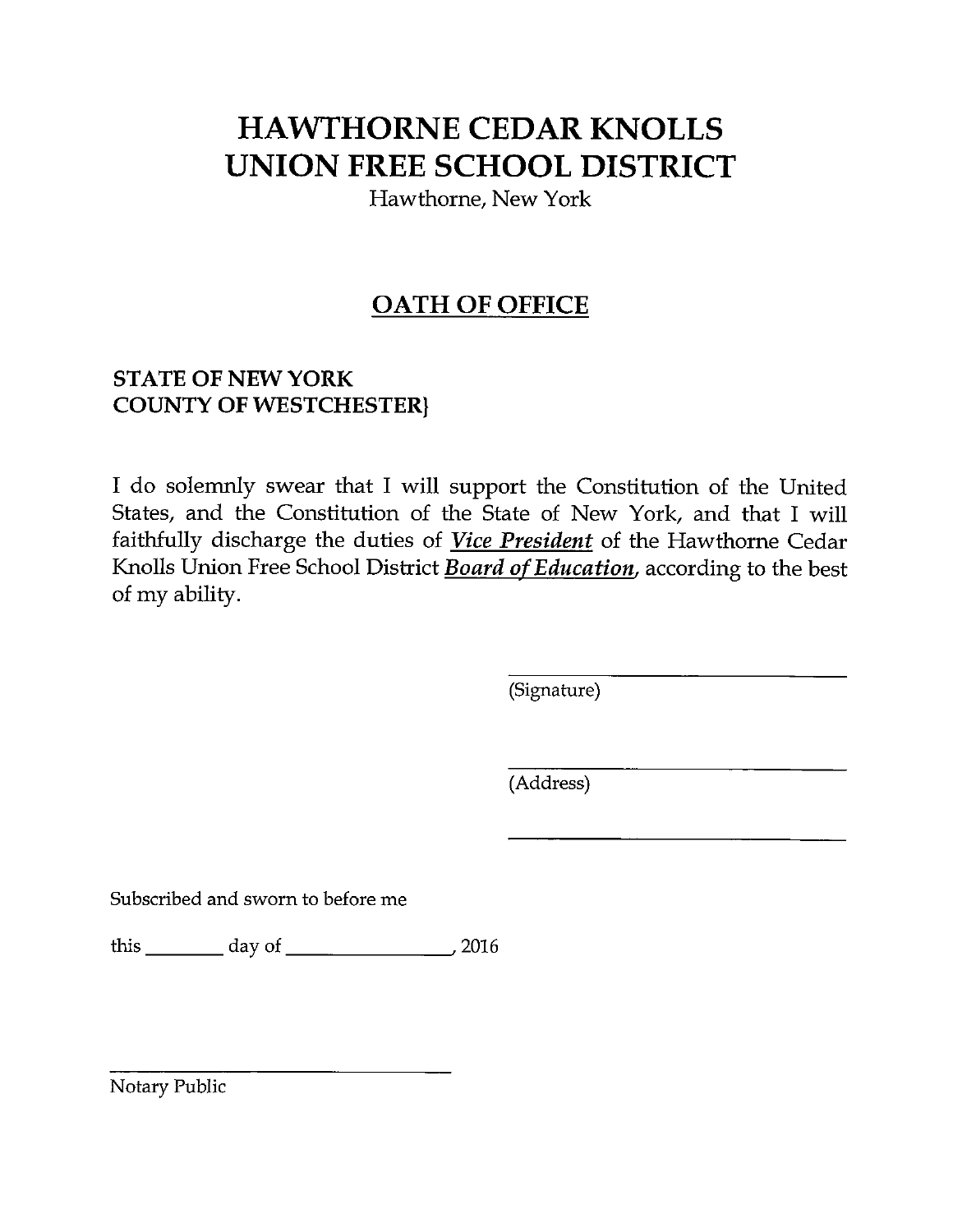Hawthorne, New York

## OATH OF OFFICE

### STATE OF NEW YORK COUNTY OF WESTCHESTER)

I do solemnly swear that I will support the Constitution of the United States, and the Constitution of the State of New York, and that I will faithfully discharge the duties of District Clerk of the Hawthorne Cedar Knolls Union Free School District, according to the best of my ability.

(Signature)

(Address)

Subscribed and sworn to before me

this \_\_\_\_\_\_\_ day of \_\_\_\_\_\_\_\_\_\_\_\_\_\_\_,2016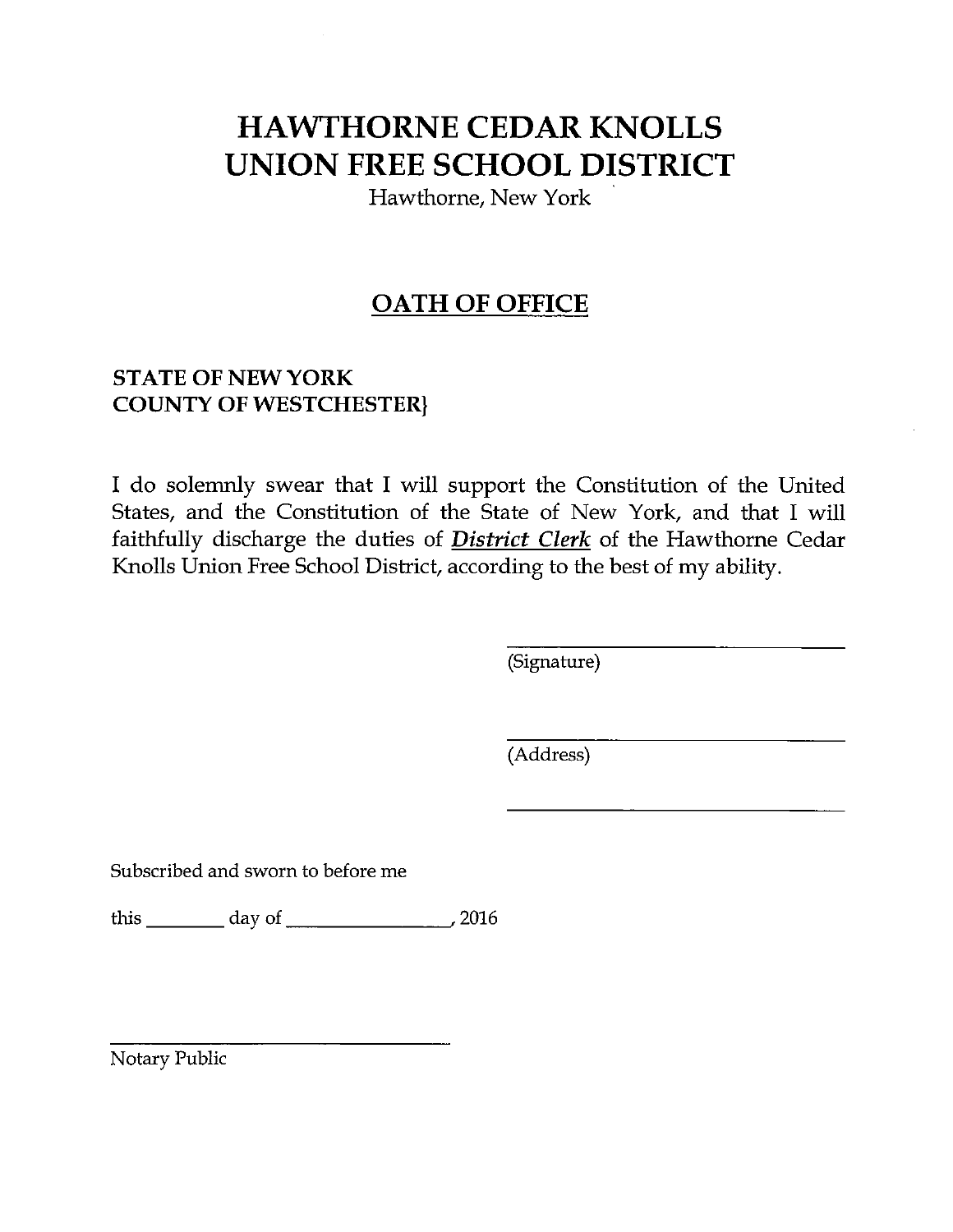Hawthorne, New York

## OATH OF OFFICE

### STATE OF NEW YORK COUNTY OF WESTCHESTER}

I do solemnly swear that I will support the Constitution of the United States, and the Constitution of the State of New York, and that I will faithfully discharge the duties of Superintendent of Schools of the Hawthorne Cedar Knolls Union Free School District, according to the best of my ability.

(Signature)

(Address)

Subscribed and sworn to before me

this \_\_\_\_\_\_\_\_ day of \_\_\_\_\_\_\_\_\_\_\_\_\_\_\_\_\_, 2016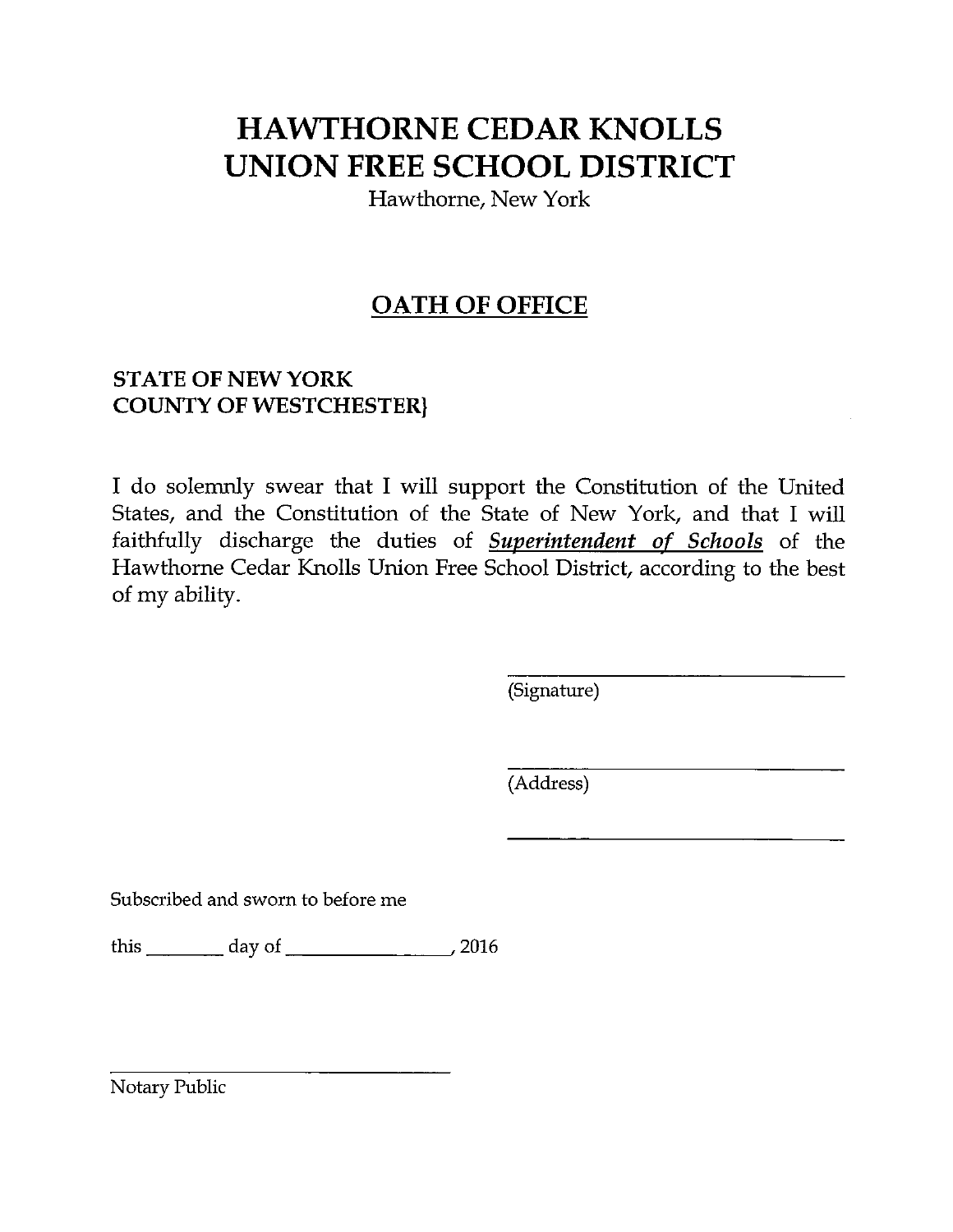Hawthorne, New York

## OATH OF OFFICE

### STATE OF NEW YORK COUNTY OF WESTCHESTERJ

I do solemnly swear that I will support the Constitution of the United States, and the Constitution of the State of New York, and that I will faithfully discharge the duties of Deputy District Clerk of the Hawthorne Cedar Knolls Union Free School District, according to the best of my ability.

(Signature)

(Address)

Subscribed and sworn to before me

this \_\_\_\_\_\_\_\_\_ day of \_\_\_\_\_\_\_\_\_\_\_\_\_\_\_\_\_\_, 2016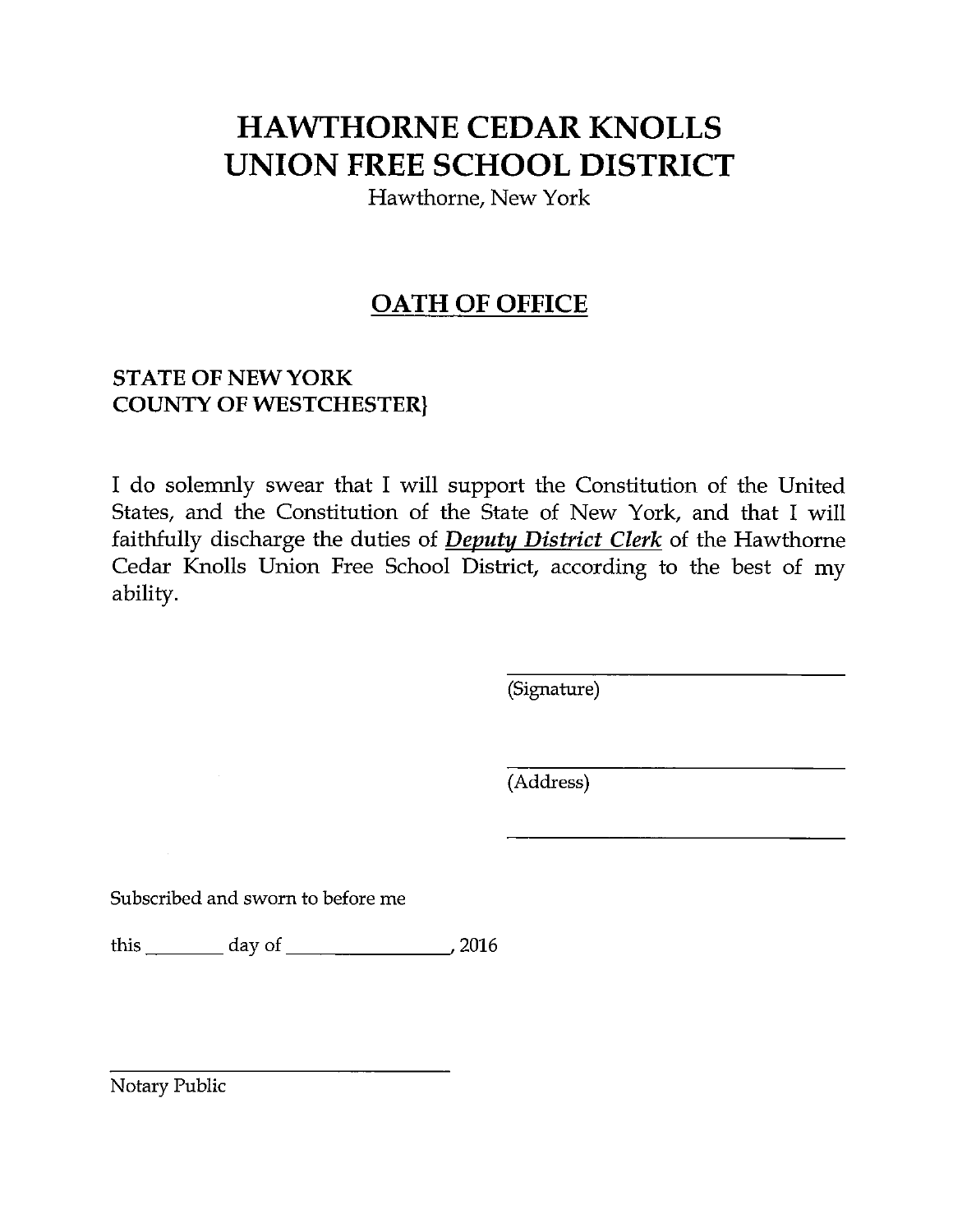Hawthorne, New York

## OATH OF OFFICE

### STATE OF NEW YORK COUNTY OF WESTCHESTER}

I do solemnly swear that I will support the Constitution of the United States, and the Constitution of the State of New York, and that I will faithfully discharge the duties of **Treasurer** of the Hawthorne Cedar Knolls Union Free School District, according to the best of my ability.

(Signature)

(Address)

Subscribed and sworn to before me

this \_\_\_\_\_\_\_\_\_ day of \_\_\_\_\_\_\_\_\_\_\_\_\_\_\_\_\_\_, 2016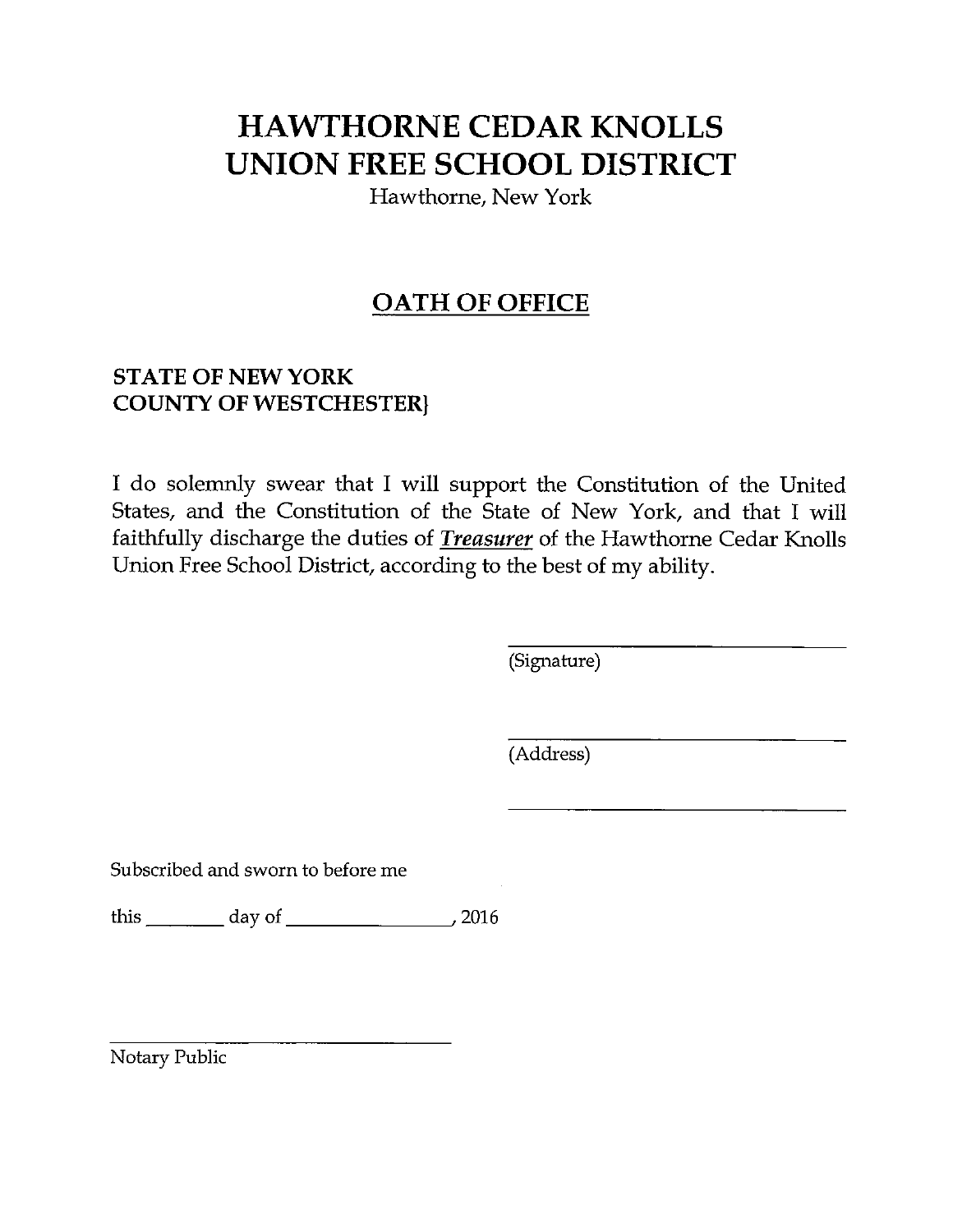Hawthorne, New York

## **OATH OF OFFICE**

### STATE OF NEW YORK COUNTY OF WESTCHESTER)

I do solemnly swear that I will support the Constitution of the United States, and the Constitution of the State of New York, and that I will faithfully discharge the duties of Deputy Treasurer of the Hawthorne Cedar Knolls Union Free School District, according to the best of my ability.

(Signature)

(Address)

Subscribed and sworn to before me

this \_\_\_\_\_\_\_\_\_ day of \_\_\_\_\_\_\_\_\_\_\_\_\_\_\_\_\_\_, 2016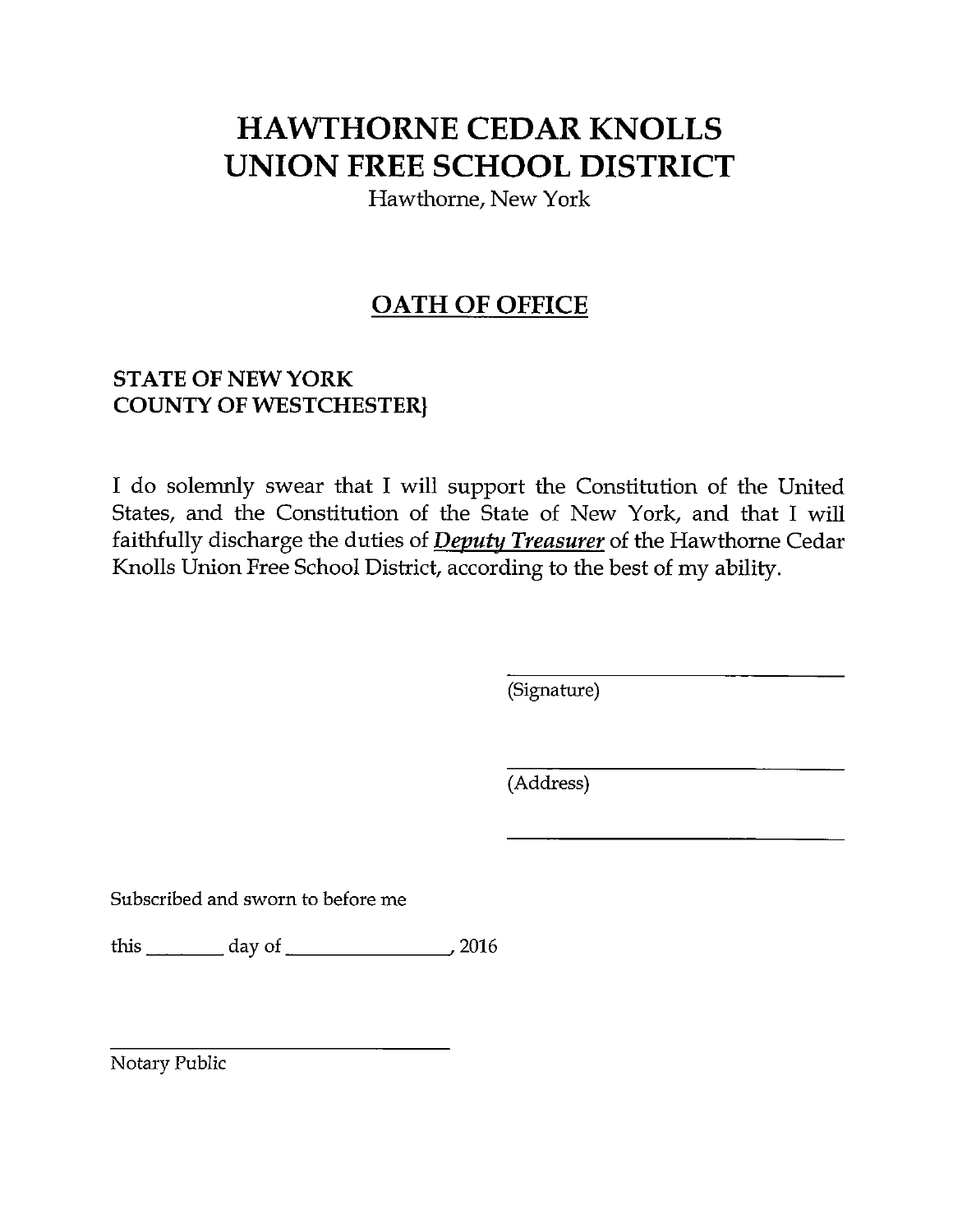Hawthorne, New York

## OATH OF OFFICE

### STATE OF NEW YORK COUNTY OF WESTCHESTER}

I do solemnly swear that I will support the Constitution of the United States, and the Constitution of the State of New York, and that I will faithfully discharge the duties of *Claims Auditor* of the Hawthorne Cedar Knolls Union Free School District, according to the best of my ability.

(Signature)

(Address)

Subscribed and sworn to before me

this \_\_\_\_\_\_\_ day of \_\_\_\_\_\_\_\_\_\_\_\_\_\_,2016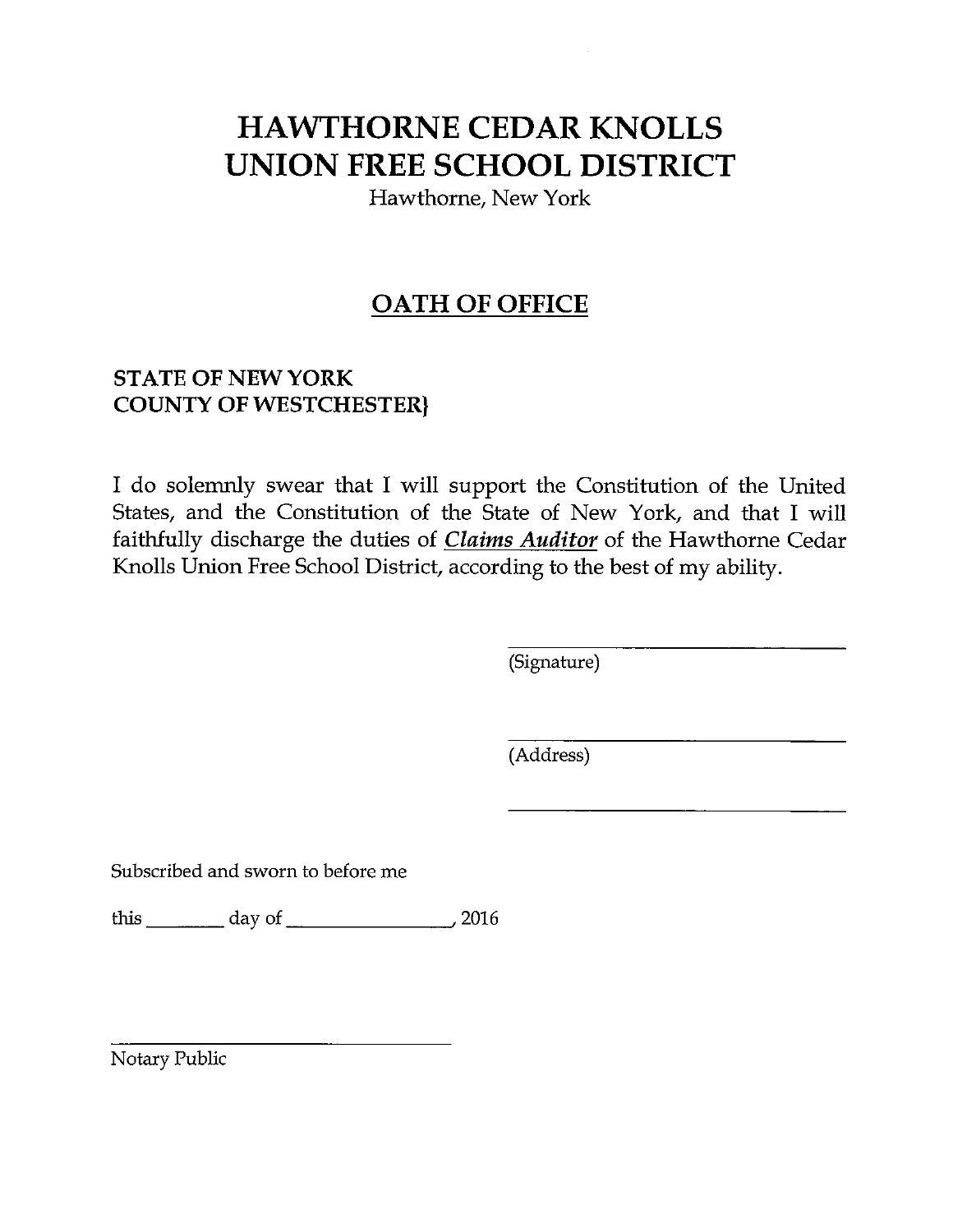#### CONSENT AGENDA 2016-2017 SCHOOL YEAR

The use of a Consent Agenda permits the Board of Education to make more effective use of time by adopting a single motion to cover those relatively routine matters which are included. Any member of the Board who wishes to discuss individually a particular piece of business on the Consent Agenda may indicate that item be transferred to the Regular Agenda for consideration and a separate vote, thus preserving the right of all Board members to be heard on any issue.

RESOLVED, that Ann Marie DeModna be designated District Clerk July 1, 2016 to June 30, 2017.

RESOLVED, that Ann Izzo be designated Deputy District Clerk July 1, 2016 to June 30, 2017.

RESOLVED, that Jane LaForge be designated District Treasurer July 1, 2016 to June 30, 2017.

RESOLVED, that Joseph Abbondanza be designated Deputy District Treasurer for the period of July 1, 2016 to December 31, 2016; and Jerel Cokley be designated from January 1, 2017 through June 30, 2017.

RESOLVED, that Joseph Abbondanza, Assistant Superintendent/Finance, be designated as School Purchasing Agent for the period of July 1, 2016 to December 31, 2016; and Jerel Cokley be designated from January 1, 2017 through June 30, 2017.

RESOLVED, that Jane LaForge be designated as Deputy School Purchasing Agent for the period of July 1, 2016 to June 30, 2017.

RESOLVED, that Jacqueline Macken be designated as Internal Claims Auditor for the period of July 1, 2016 to June 30, 2017, as per Board of Education approved contract.

RESOLVED, that Shaw, Perelson, May & Lambert, LLP be designated as school district counsel for the period of July 1, 2016 to June 30, 2017 at the rate of \$200.00 per hour.

RESOLVED, that the Superintendent of Schools is hereby authorized to make personnel appointments in the absence of the Board of Education, and that such temporary appointment shall be formally placed for action by the Board of Education at the next regularly scheduled meeting.

RESOLVED, that Cullen & Danowski, LLP be designated as the Independent Auditor for the School District for the 2015-2016 School Year, as per Board of Education approved contract.

RESOLVED, that Sickler, Torchia, Allen & Churchill, CPA's, P.C. be designated as Consulting Accountant for Preparation of the Financial Statements of the School District for the 2015-2016 School Year, as per Board of Education approved contract.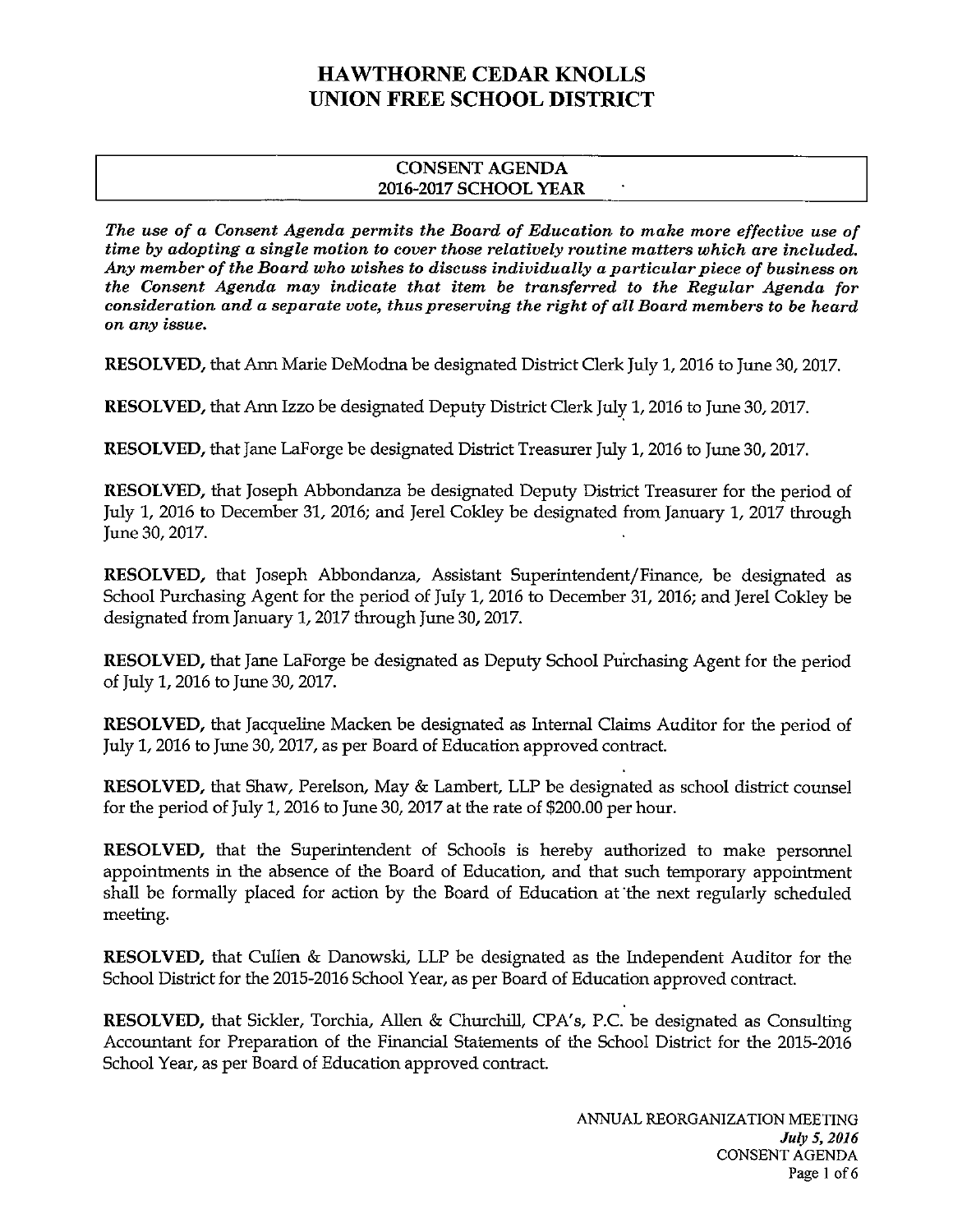RESOLVED, that the following be designated as Official Bank Depositories: M&T Bank, Sterling National Bank, Tompkins Mahopac, Webster Bank, The Westchester Bank.

RESOLVED, that the authorized signature on all checks be that of the District Treasurer and/or the Assistant Superintendent of Finance.

RESOLVED, that the above designated Official Bank Depositories (Herein after called the "Bank") is hereby authorized to honor, for the account and to the debit of this Corporation, each check, draft, wire/ACH or other order for the payment of money (inclusive of any such as may be payable to any of the Officers or other persons hereinafter specified) drawn in the name of this Corporation on this Corporations account(s) with the Bank, bearing or purporting to bear the facsimile signatures of any one (1) of the above authorized signatures, which resemble(s) the specimen(s) thereof at any time(s) filed with the Bank by the Secretary or other Officer of this Corporation; also, that the honoring heretofore by the bank of any such items drawn as aforesaid is hereby ratified, confirmed and approved; That any and all resolutions, heretofore adopted by the Board of Directors of this Corporation and certified to the bank, as now governing the operation of this Corporation's aforesaid account(s) with it, are hereby continued in full force and effect, except as the same may be supplemented or modified by the forgoing part of this resolution, and That the said Bank may rely upon this resolution uiiless, and except to the extent that, this resolution shall be revoked or modified by a subsequent resolution of this Board, and until a certified copy of such subsequent resolution has been received by the bank.

RESOLVED, that the Board hereby authorizes the Board President, or the Vice President in the Board President's absence, to execute up to and including \$3,750,000.00 Revenue Anticipation Notes (RAN), and effect borrowing up to said amount during the 2016-2017 school year in anticipation of revenues to be received in the form of State Aid from the State of New York and payments from school districts during the current fiscal year of said School District commencing July 1, 2016, and renewals thereof, if necessary.

Said notes shall be sold privately to one or more banks to be deterniined, at the prevailing interest rate, where they shall be redeemed upon maturity, which date shall not extend beyond the close of the applicable period provided in the Local Finance Law for the maturity of such notes. All other matters, except as provided herein, related to such note, shall be determined by the Board President or the Board Vice President in his/her absence, including the power to designate such notes as "qualified tax exempt obligations" pursuant to the provisions of Section 265(b)(3) of the Internal Revenue Code of 1986; and BE IT FURTHER RESOLVED, that the Board of Education ratifies the actions of the Board President and Vice President, in issuing an aggregate amount of \$3,750,000 Revenue Anticipation Notes during the 2016-2017 School Year.

RESOLVED, that Omni Financial Group, Inc. be designated as the Third Party Administrator of Employer's 403(b) and 457(b) plan.

RESOLVED, that The Journal News be designated as the official school newspaper.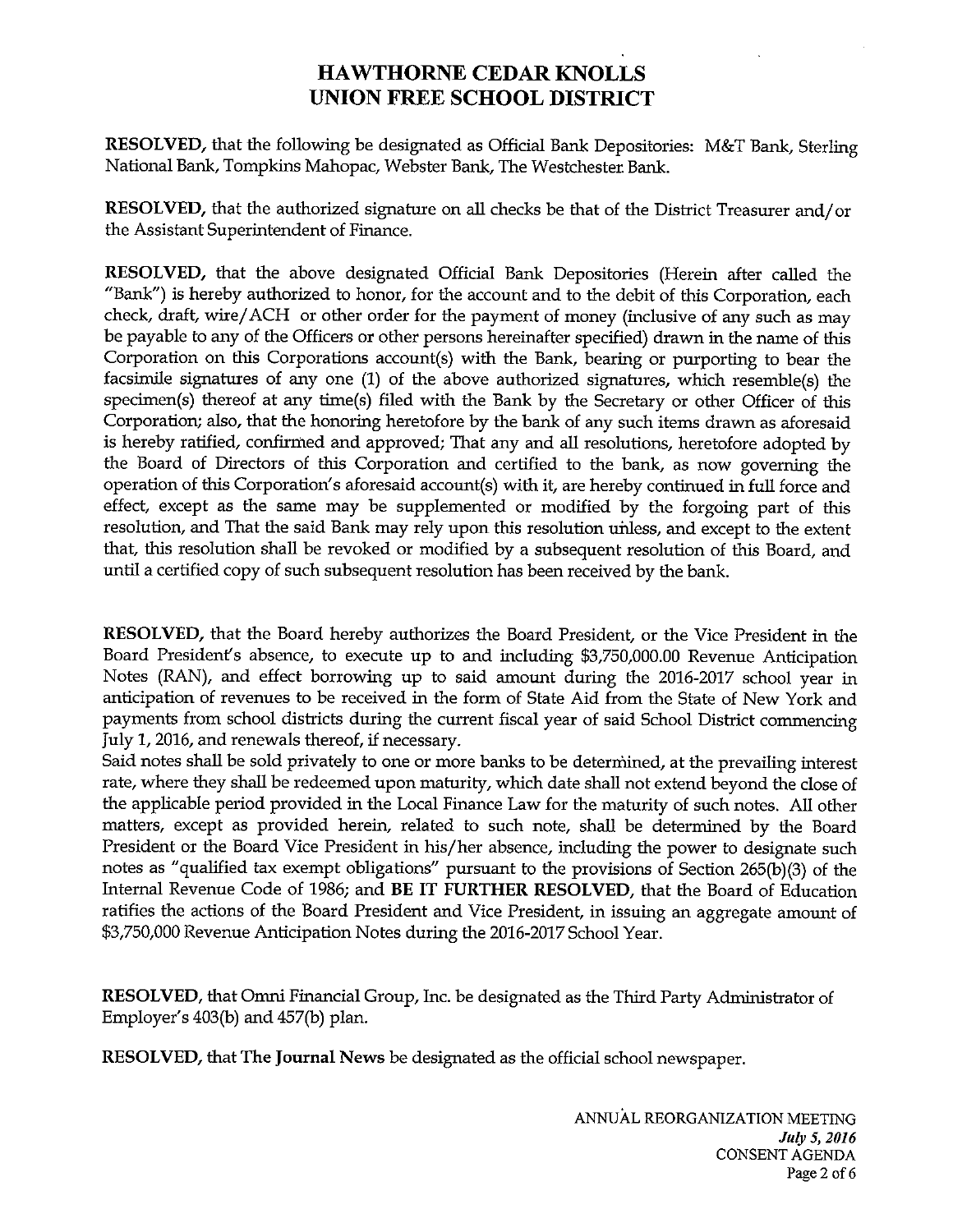RESOLVED, that the Board of Education reviewed the District Policies and the Board approves and accepts the District Policy Manual as presented.

RESOLVED, that the Superintendent of Schools, be designated/authorized (alternate: Assistant Superintendent of Finance) to:

- approve the attendance of staff at Conferences, Conventions and Workshops
- apply for grants

RESOLVED, that the Chief School Officer be authorized to approve budget transfers, up to and including \$10,000 per line, subject to the Guidelines of the Commissioner's Regulations.

RESOLVED, that the Assistant Superintendent for Finance (or his designee) shall be:

- Authorized to certify payrolls
- Authorized to submit bid notices to newspapers
- Authorized to open bids (alternates: District Clerk, Superintendent of Schools, Board Members)
- Authorized to invest funds as permitted by law
- Authorized to issue Revenue Anticipation Notes to meet the district's obligations until revenue is received, the total not to exceed the amount as established by the. Board of Education in a separate resolution

RESOLVED, that the Assistant Superintendent of Finance (also Purchasing Agent), and the District Treasurer, be bonded in the amount of \$600,000 for the 2016-2017 School Year.

RESOLVED, that a Petty Cash Fund be established in the amount of \$300.00; to be distributed as follows:

\$100 Business Office \$100 Superintendent's Office \$100 Linden Hill School

RESOLVED, that the per-diem rate for substitutes be as follows:

| Substitute Administrator (Certified) - \$450.00 per diem |
|----------------------------------------------------------|
| - \$150.00 per diem                                      |
| - \$125.00 per diem                                      |
| - \$150.00 per diem                                      |
| - \$125.00 per diem                                      |
| $-$ \$ 55.00 per hour                                    |
| - \$125.00 per diem                                      |
| - \$125.00 per diem                                      |
| - \$125.00 per diem                                      |
|                                                          |

RESOLVED, that the mileage reimbursement rate be the approved Internal Revenue Service rate, as established and amended by the IRS.

RESOLVED, that Hawthorne Cedar Knolls UFSD participates in BOCES services.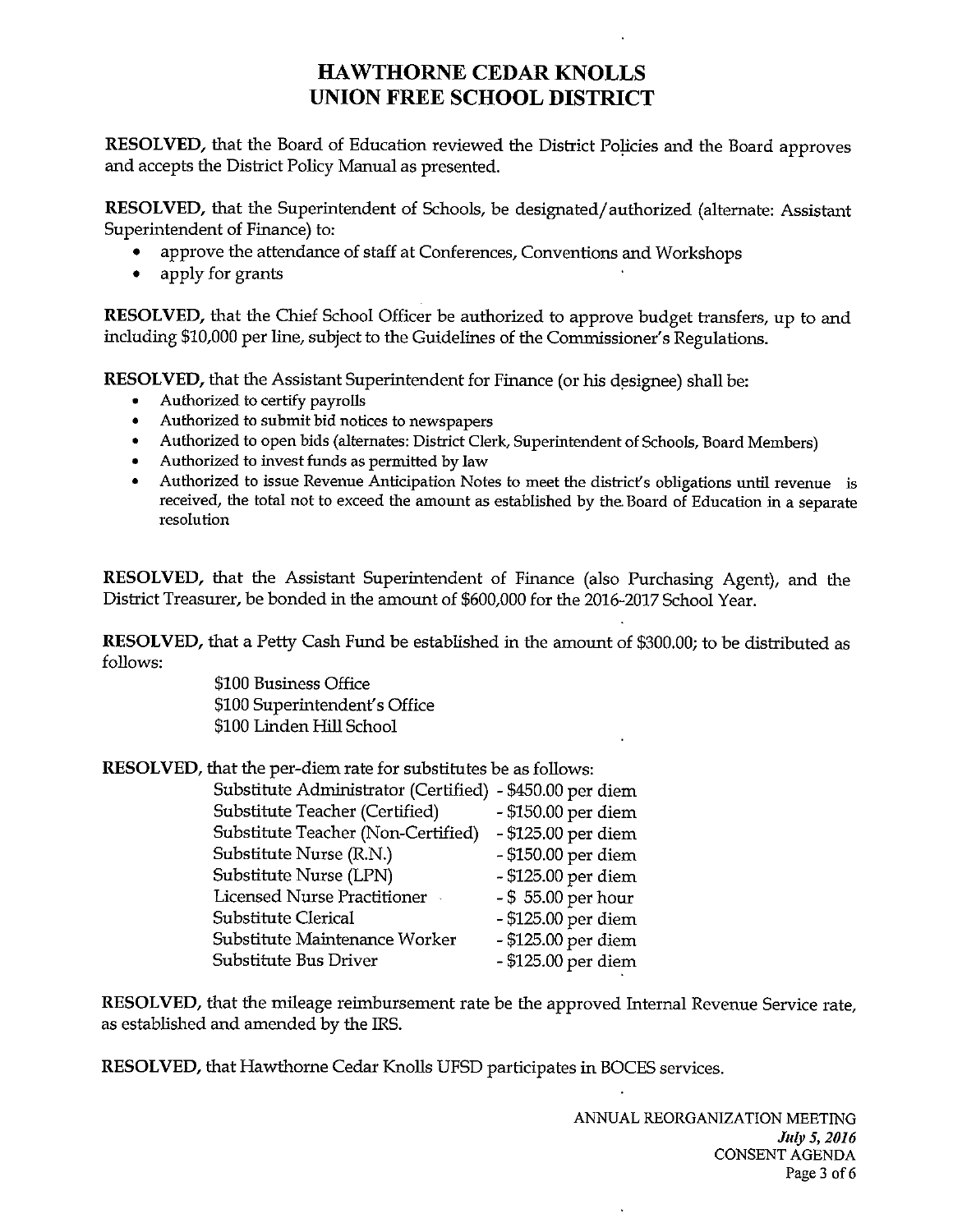RESOLVED, that the Assistant Superintendent of Finance be designated Records Management Officer.

RESOLVED, that Louis Petty, as Director of Facilities, be appointed as Asbestos Designee, pursuant to the Asbestos Hazard Emergency Response Act (AHERA).

RESOLVED, that Ann Izzo be designated Chief Information Officer (CIO).

| $\mathbf{SOL}$ v $\mathbf{ED}$ , the following are designated impartial $\mathbf{H}$ earing Officers: |                                         |
|-------------------------------------------------------------------------------------------------------|-----------------------------------------|
| §3214 Hearing Officer                                                                                 | Assistant Superintendent/Curriculum     |
| §504 Compliance Officer                                                                               | Assistant Superintendent/Curriculum     |
| Privacy Officer (HIPPA)                                                                               | Director of PPS                         |
| Records Access Officer                                                                                | <b>Assistant Superintendent/Finance</b> |
| Records Management Officer                                                                            | Assistant Superintendent/Finance        |
| Title IX Compliance Officer                                                                           | Assistant Superintendent/Curriculum     |
| <b>Sexual Harassment Officers</b>                                                                     | Assistant Superintendent/Curriculum     |
|                                                                                                       | and/or Assistant Superintendent/Finance |
| Liaison for Homeless Students                                                                         | Director of PPS                         |
| Whistleblower Compliance Officer                                                                      | Director of PPS                         |
| ADA Compliance Officer                                                                                | Director of PPS                         |
| Civil Rights Compliance Officer                                                                       | Assistant Superintendent/Curriculum     |
| Dignity for All Students Act Coordinator                                                              | Dr. Vikki Palmer                        |
| (Geller House School)                                                                                 |                                         |
| Dignity for All Students Act Coordinator                                                              | Ms. Marjorie Clarke, LMSW               |
| (Linden Hill School)                                                                                  |                                         |
| Dignity for All Students Act Coordinator                                                              | Mr. Joseph Agovino, M.S.Ed.             |
| (Little School)                                                                                       |                                         |
| Dignity for All Students Act Coordinator                                                              | Dr. Katherine Reitzes                   |
| (Senior/Junior High School)                                                                           |                                         |

 $RESOLVED$ , the following are designated Impartial Hearing Office

RESOLVED, that the Superintendent of Schools, or his designee, be designated Legislative liaison.

RESOLVED, that the Board President, or his designee, be designated BOCES liaison.

RESOLVED, that Director of PPS be designated Special Education liaison.

RESOLVED, that Dr. Clare E. Rosen be designated CSE Chair for the period of July 1, 2016 through August 31, 2016; and Dr. Ellen Bergman be designated from September 1, 2016 through June 30, 2017.

RESOLVED, that Dr. Christine Casey be designated as Alternate CSE Chair.

RESOLVED, that School Psychologists be designated as additional CSE Chairs.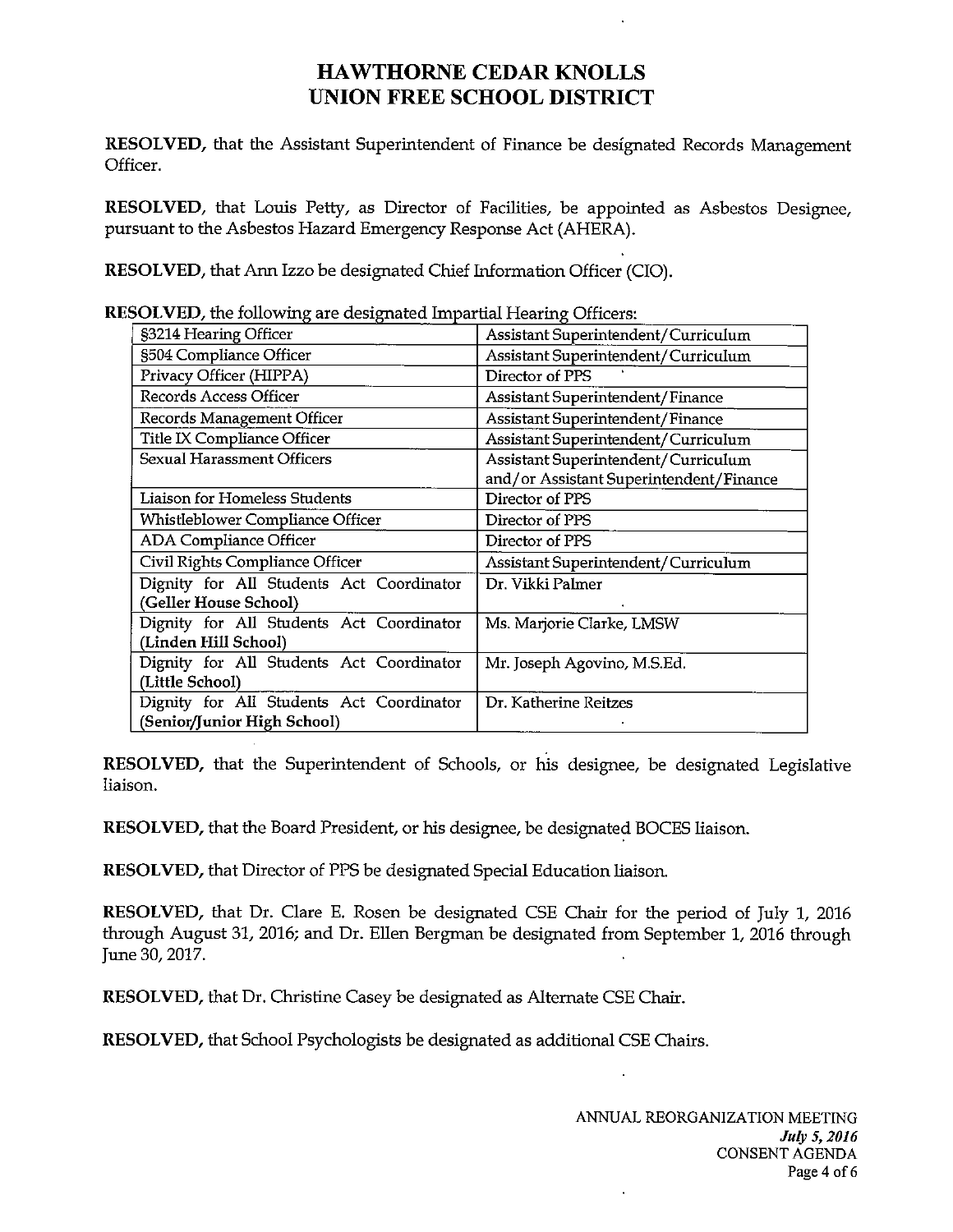RESOLVED, that Jennifer Lovett & Rochelle Pruzan be designated as CSE Parent Members to serve on the Committee on Special Education (CSE) for the 2016-2017 school year, with a travel reimbursement of \$30 per meeting.

RESOLVED, that Tawana Jenkins-Little and Stanislawa Gordon be designated as CSE Surrogate Parents to serve on the Committee on Special Education (CSE) for the 2016-2017 school year, with a travel reimbursement of \$30 per meeting.

RESOLVED, that Cindee Ivker, M.D., be designated as School Physician for the 2016-2017 school year with an annual stipend of \$5000.00.

RESOLVED, that the Assistant Principals shall be authorized to act in place of the Principal, when the Principal is not present within the School District or is otherwise unavailable.

RESOLVED, that Pedro Reynoso, Assistant Principal and/or George Pollock, Assistant Principal shall be authorized to act in place of the Principal of the Little School, when the Principal is not present within the School District or is otherwise unavailable.

RESOLVED, that Ms. Melissa Zaveta, School Psychologist and/or Mr. Christopher Bramman, shall be authorized to act in place of the Principal of Geller House, when the Principal is not present within the School District or is otherwise unavailable.

RESOLVED, that the Special Education Plan be adopted for the 2016-2017 School Year.

RESOLVED, that the Annual Professional Performance Review (APPR) be adopted for the 2016- 2017 School Year.

RESOLVED, that the Professional Development Plan (PDP) be re-adopted for the 2016-2017 School Year.

RESOLVED, that the Code of Conduct and Code of Ethics be re-adopted for the 2016-2017 School Year.

RESOLVED, that the District-Wide School Safety Plan and Emergency Response Plan be re adopted for the 2016-2017 School Year.

RESOLVED, that the Board of Education hereby certifies and/or recertifies the following individuals as lead evaluators of classroom teachers, pursuant to the requirement of Education Law Section 3012-c and Part 30-2.9 of the Rules of the Board of Regents, the individuals named below have completed all the necessary training to be certified and/or recertified as lead evaluators of classroom teachers:

Raymond Raefski; Robert Worden; Kristin Crowley; Vikki Palmer; George Pollock; Pedro Reynoso